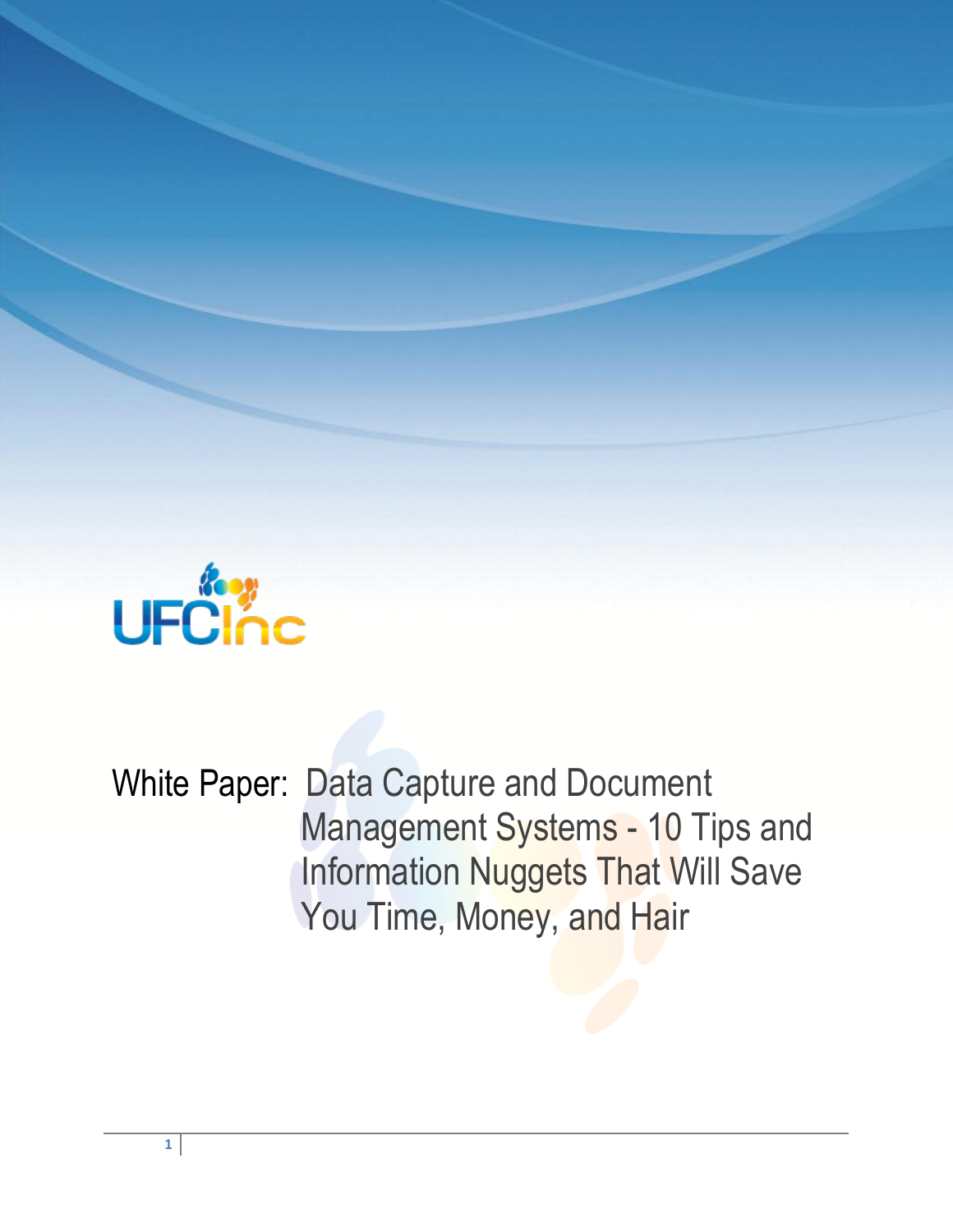## **How to Get the Most Out of Your Data Capture System**

When you think about a data capture system, what goes through your mind? Maybe you think about the reduction in paper you will realize, easier access to content, or more space due to fewer filing cabinets. While these may be worthy thoughts, a feature rich and correctly utilized data capture system can be so much more.

## **Capture More Than Paper**

When most people think of data capture they immediately think of capturing paper documents. While capturing paper document and the goodness that comes with that (fewer filing cabinets, less clutter, a 'green' initiative), more and more capturing documents other then paper is just as important. For instance, capturing emails, which have proliferated in recent years, has become a segment of the enterprise content management (ECM) onto itself. Articles and best practices on email management abound. And a data capture system that allows for the capture of emails is an important part of that email management movement. Utilized correctly, a good data capture system will allow for email inboxes to be monitored, emails and their attachments captured, attachments and their associated pages, extracted, and notifications configured throughout the whole email process. Although fewer in number than in the past, a data capture system should also have the ability to capture incoming faxes. By capturing fax documents directly from one or more fax servers, you should no longer have to scan paper fax printouts unless you really just enjoy doing that. Finally, the capture of electronic files should be realized as well. A well designed data capture system will allow you to capture all types of images, indexed documents, and other files (such as Word documents, Excel spreadsheets, etc.) from a file system. So besides capturing paper, get the most out of your data capture system by capturing the rest of the document world that resides in emails, faxes, and electronic files.

## **Realize Efficiencies Through Using Data Capture Workflows**

Workflow is normally a word that the ECM community associates with content management systems. But capturing information is more than just running a scanner and electronically filing data. By using workflows in your data capture system administrators can monitor each user and each item of work. This means that bottlenecks and poor performing resources can be identified and processes can be improved through changes and/or training. Through the reduction or elimination of bottlenecks or poor performing resources in your data capture system, efficiencies can be gained and costs reduced. A few data capture tools to be aware of which are important to a good data capture workflow process, besides the integrated workflow engine itself, include a graphical drag-and-drop process designer, rulebased routing, rule-based exception handling, dynamic queue management, and server and user activity logging to name a few.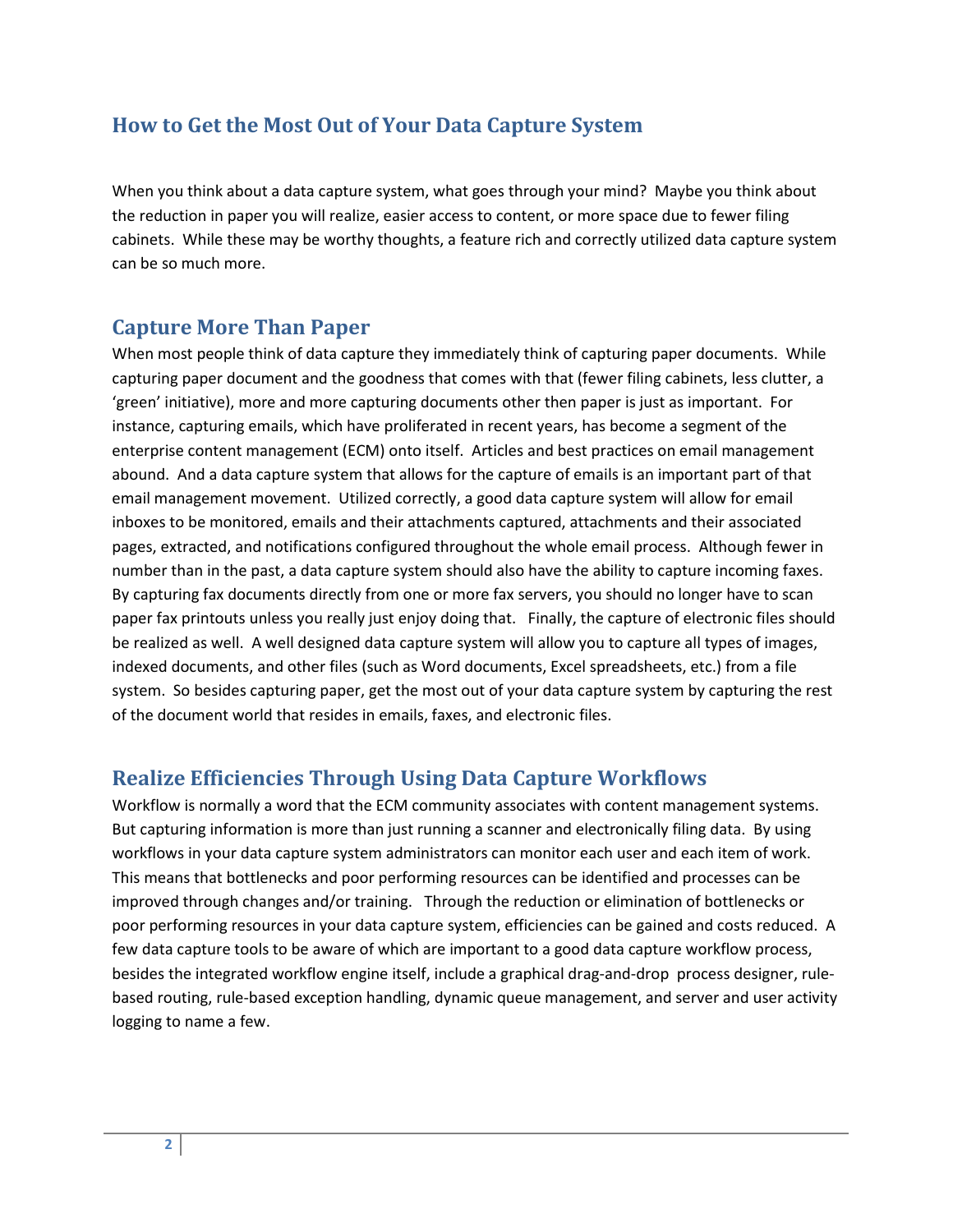# **Reduce Shipping and Handling Costs**

With a distributed data capture system, gone are the days of having to send paper documents from a remote office or location to a centralized office to be sorted, prepped, processed, and filed. Getting the most out of your data capture system means lowering the cost of doing business and allowing the capture of data and capture related tasks to happen anywhere and at anytime. For instance, capturing customer billing information at one or more remote locations using a distributed capture system is faster, less expensive and more secure then shipping the paperwork to a central processing center. Buying and setting up a data capture system that will allow you to scan, index, quality control, and verify is key to being able to allow business processes to happen wherever your qualified people are located and where it most makes sense from a business perspective, whether that processing is handled remotely or centrally.

## **Eliminate Manual Steps Whenever Possible**

By eliminating manual steps in any process you are effectively increasing efficiencies and reducing costs. Through the use of document automation, a data capture system should allow you to eliminate manual steps such as paper preparations, document assembling, and document indexing as much as possible. Automation features such as automatic separation, image clean-up, database lookup and validation, and data recognition and extraction (such as optical character recognition (OCR) and intelligent character recognition (ICR) are all important to set up and use to get the most out of your data capture system. Setting up your data capture system to simply scan and file documents into an electronic folder may be quick and easy but the real bang for your buck from a data capture system comes from setting up and using document automation features.

One way to eliminate manual steps is to incorporate automatic indexing through OCR, ICR, and OMR. UFC provides several systems which accomplish this task. MuWave Forms Pro incorporates the ABBYY Flexicapture Engine and provides a complete forms processing solution through the Quillix web capture product. UFC also markets both versions of ABBYY Flexicapture which runs on a server as a separate product.